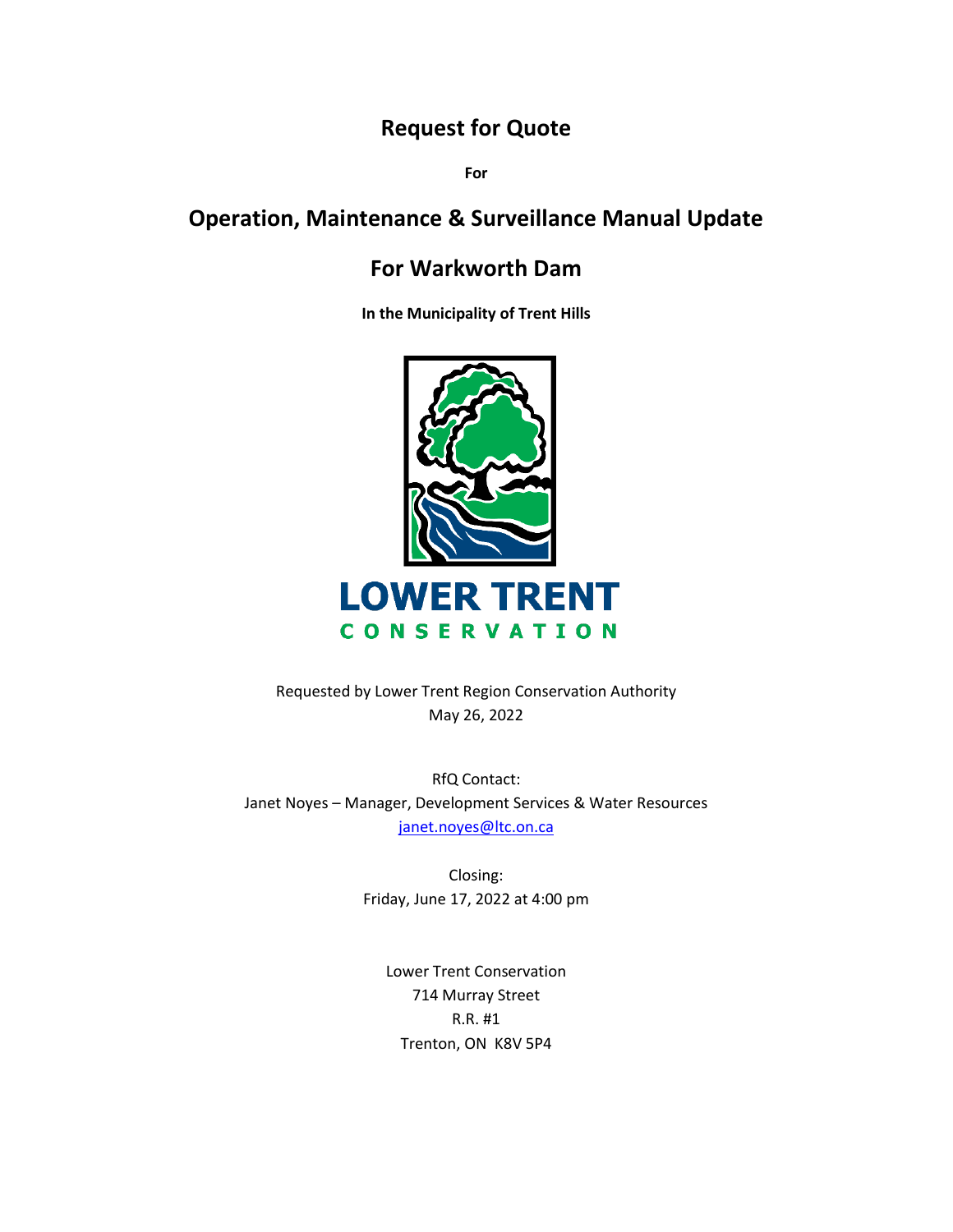#### Introduction / Background

The Lower Trent Conservation (LTC) watershed region includes the furthest downstream section of the Trent River watershed, encompassing 2,070 square kilometres. It includes the Trent River, which flows out of Rice Lake to the Bay of Quinte at Trenton, and the watersheds of eight main tributaries. The watershed region also includes a number of smaller watercourses that flow directly into Lake Ontario and the Bay of Quinte from Grafton to Quinte West. LTC owns and operates 1 dam within our jurisdiction – the dam on Burnley Creek (also known as Mill Creek) in Warkworth.

In 2018/2019 DM Wills completed a Dam Safety Report (DSR) for the Warkworth Dam following the guidance from the province. As part of that study, it was noted that the current Operation, Maintenance and Surveillance Manual (OMS Manual), did not comply with the requirements in the 2007 Canadian Dam Association (CDA) Dam Safety Guidelines. In 2021 LTC replaced the old log lifting system with a new overhead gantry system and the current OMS does not reflect the new equipment either.

Recommendations from the DSR include the following points specific to the OMS Manual:

- Undertake routine dam inspections throughout all seasons and at a frequency of at least once per month.
- Add a separate section on the routine inspection form for documenting public and operator safety (fall arrest, fencing, railings, safety boom, etc.).
- Consider adding a separate section to the annual inspection form dedicated to summarizing the recommendations and requirements for follow-up action.
- Develop a process and form for undertaking special inspections following unusual or extreme events.
- Monitor the headpond and piezometer water levels as part of the routine inspections and develop a headpond water level vs. piezometer water level curve for each piezometer.
- Update the OMS Manual to include the results of the latest dam safety and dam breach studies and ensure that the information recommended in the 2007 CDA Dam Safety Guidelines is provided.

Lower Trent Conservation is seeking quotes from suitably qualified firms to update the Operation, Maintenance and Surveillance Manual to reflect the recommendations above, address the changed log lifting system and ensure that the OMS Manual complies with the 2007 CDA guidelines. Creating Inspection forms are part of this undertaking.

Please find the following attached:

- Appendix A Photos of dam
- Appendix B Location information

The current OMS and the Dam Safety Report for the Warkworth Dam can be made available upon request.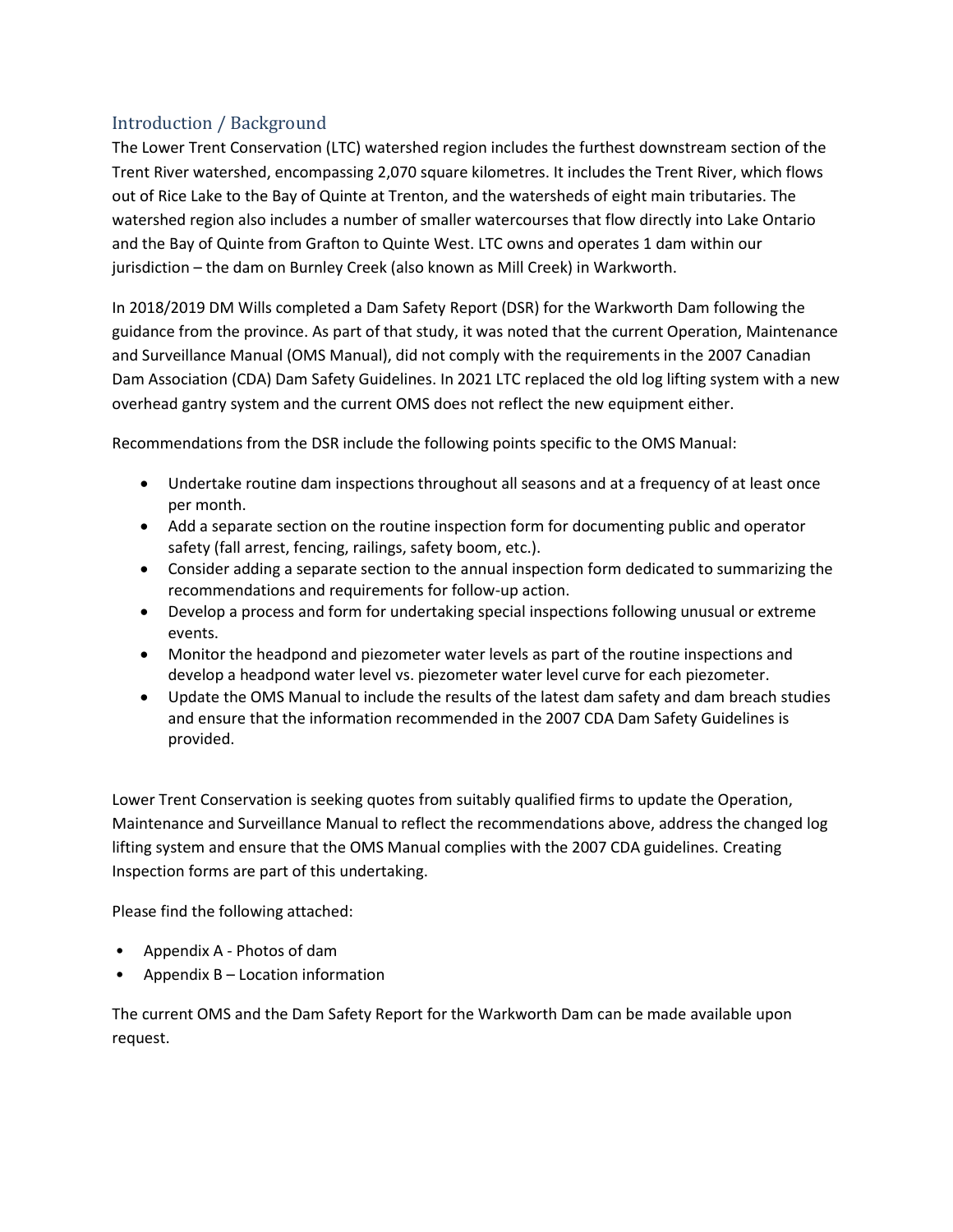#### Scope of Work

An updated Operation, Maintenance and Surveillance Manual (OMS) outlining the activities required to operate the dam safely and in accordance to CDA guidelines.

Inspection forms for regular and specific inspections will be required.

Guidance and scheduling of the inspections including the monitoring of four (4) piezometric wells on the property will be included.

Schedules of required maintenance and monitoring/surveillance will be included.

#### Dam Drawings

Drawings of the dams are available for review at Lower Trent Conservation main office (address below) or by contacting Janet Noyes (janet.noyes@ltc.on.ca) for scanned copies.

#### Schedule

Lower Trent Conservation will receive quotations until June 17, 2022. Review of quotations and acceptance is expected to take two weeks with award of the contract anticipated in early July. Delivery of the manual is expected by the end of September 2022.

#### Quotation Submission Requirements

One copy of the quotation shall be submitted no later than 4:00 pm, Friday, June 17, 2022. Quotations shall be sent by email to[: janet.noyes@ltc.on.ca.](mailto:janet.noyes@ltc.on.ca)

The quotation shall be addressed to:

Lower Trent Conservation 714 Murray Street R.R. #1 Trenton, ON K8V 5P4

Attention: Janet Noyes, P.Eng.

Quotes are to include all labour costs, site visits, and report production costs. The quote format can be a letter with lump sum quote – a breakdown is not necessary but can be included. Three hard copies of the final manual are expected with this project. Experience with similar type of work is highly recommended and corporate literature describing such experience is expected to be included with the quote.

#### Selection Criteria

This request for quotation is not a Tender. The lowest quotation or any quotation will not necessarily be accepted as per Section 4.6 the Non-competitive procurement of the Purchasing Policy and Procedures. Lower Trent Conservation reserves the right not to accept a quotation it deems incomplete or deficient.

If you require a site visit to the property, the site is available and accessible to the public.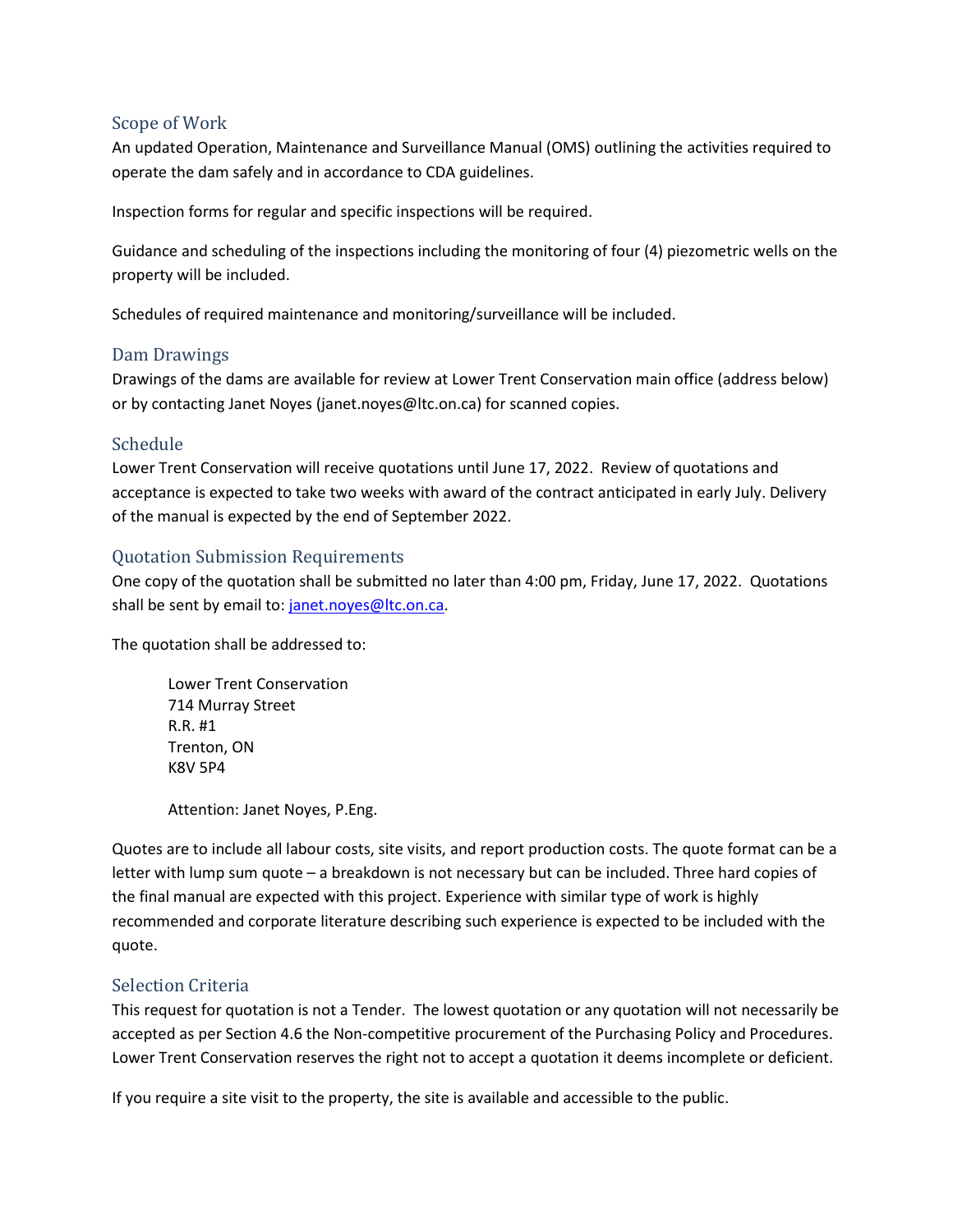### Appendix A: Photos of Dam



View of pond – summer operation level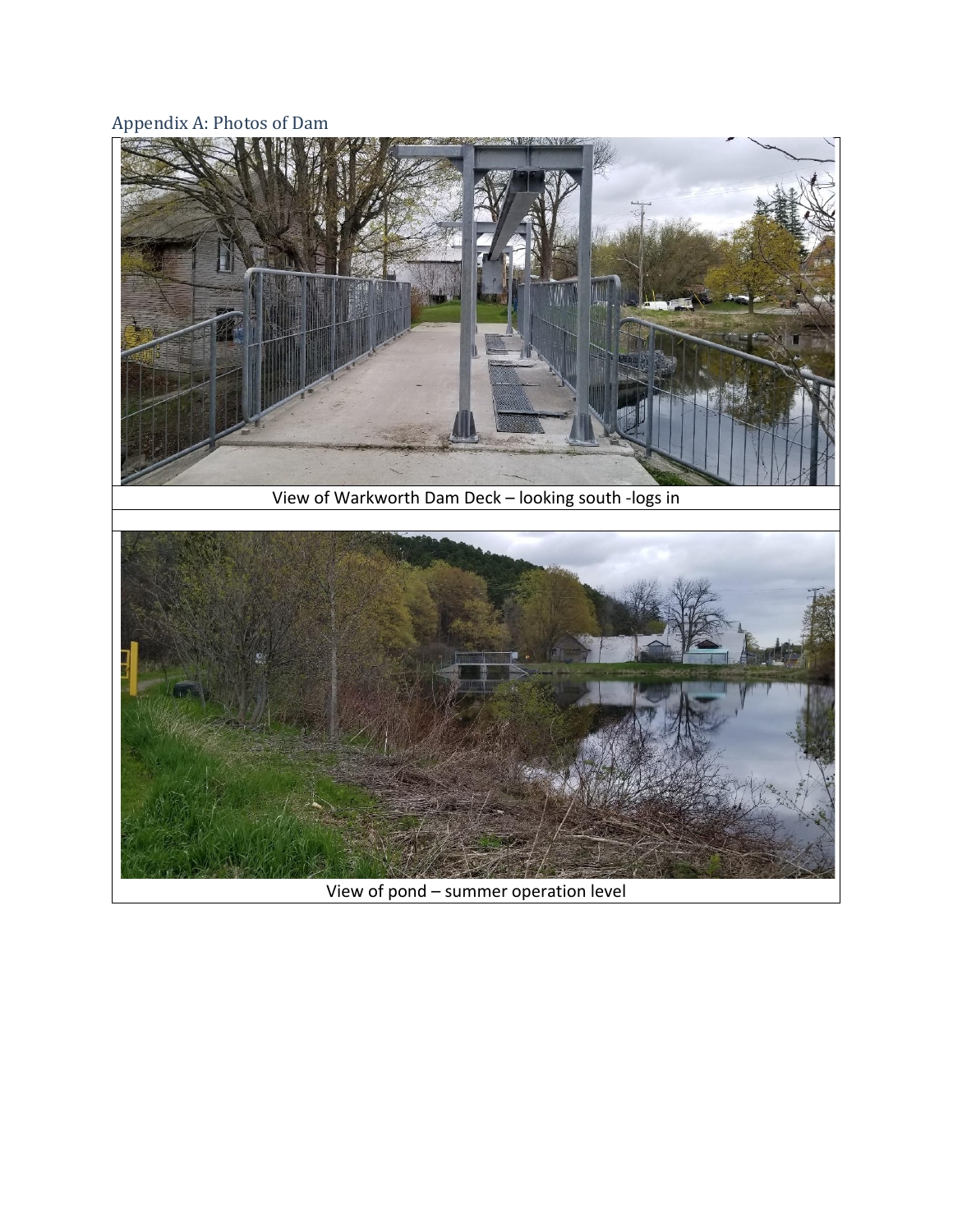